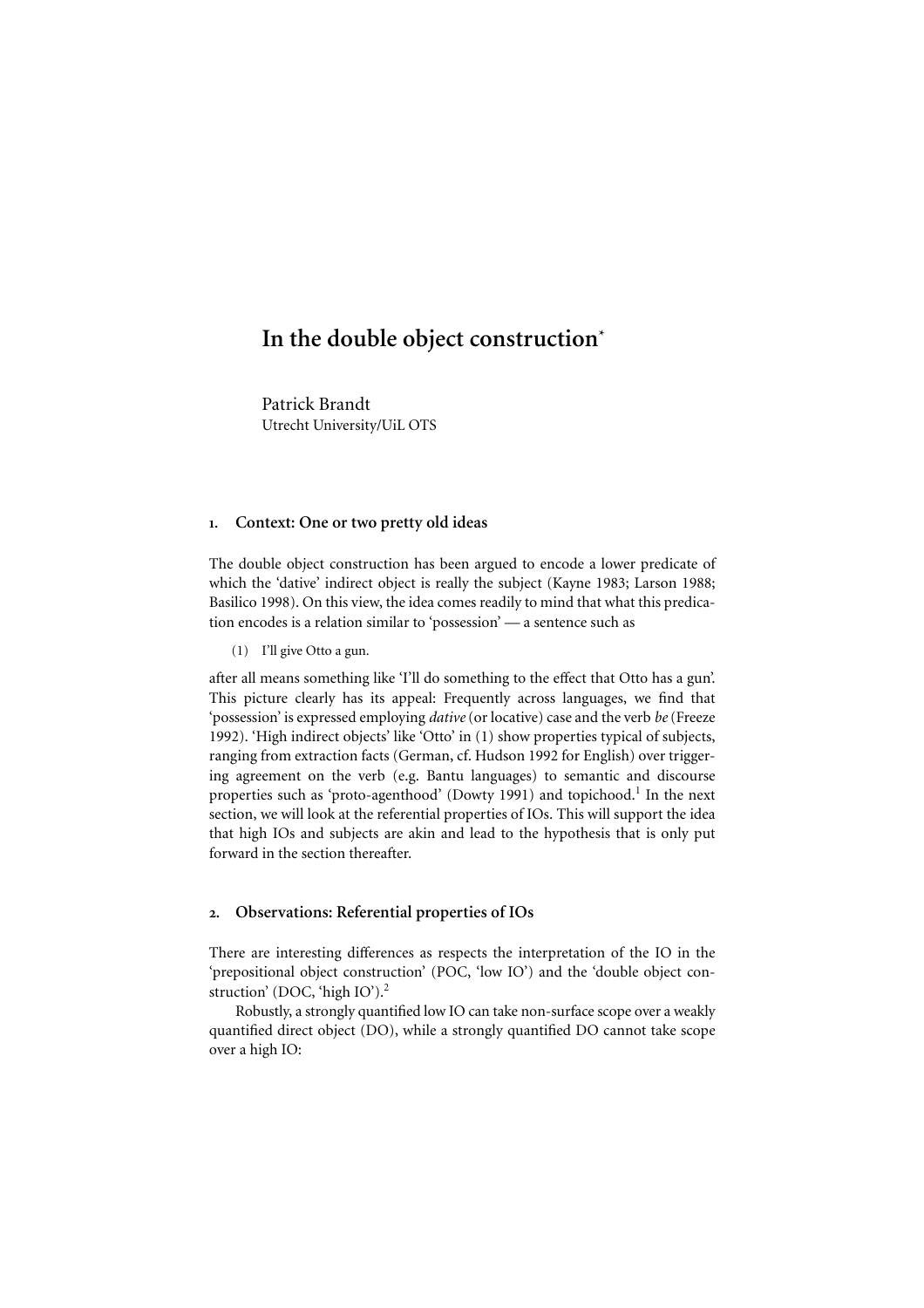(2) a. The teacher assigned an exercise to every student. [POC, 'low IO'] b. The teacher assigned a student every exercise. [DOC, 'high IO']

While in (2a) the universal quantifier can and preferably does take scope over the existential ( $\approx \forall x$  student(x)  $\rightarrow \exists y$  exercise(y)...), the universal quantifier has to take narrow scope with respect to the existential in (2b) ( $\approx \exists x$  student(x)  $\land \forall y$ exercise(y)…). In this connection, the following contrast is a telling one:

- (3) a. Ede promised his fortune to a martian.
	- b. Ede promised a martian his fortune.

It seems that while (3a) does not commit us to the existence of martians, (3b) does — standardly one would want to say that while the low IO takes narrow scope with respect to the intensional verb 'promise' and is interpreted *de dicto*, the high IO takes wide scope and is interpreted *de re*. Although this effect is similar with other ditransitive verbs, judgments are not always so clear in the domain of singular indefinites.<sup>[3](#page-9-0)</sup> But consider Bare Plurals:

- (4) a. My neighbor  $(^{?}$ once) sold schoolkids drugs.
	- b. My neighbor (once) sold drugs to schoolkids.

(4a) strongly suggests that my neighbor generally or habitually sold drugs to schoolkids, hence the oddity here with 'once'. (4b) is fine, being compatible with my neighbor selling drugs to schoolkids on just one occasion. This effect becomes more dramatic if a true 'once only'-predicate in combination with a bare plural IO is chosen:

- (5) a. ??Anna fed crocodiles Otto.
	- b. Anna fed Otto to crocodiles.

The DOC in (5a) seems to require that it was Annas *custom* to feed Otto to crocodiles — something that is incompatible with Otto's being an individual that can be had for dinner only once. (5b) seems perfectly fine, the POC not giving rise to such an interpretation. Intuitively, the bare Plural in the DOC has to be interpreted generically, which should go along with some kind of generic quantification over the event in which it takes part. However, the event in (5a) is 'once only', hence the oddity. In (5b) on the other hand, there is no problem of interpreting the IO existentially. Roughly, there are some crocodiles that benefit from an event of 'Anna feeding Otto'.

Let us record that indefinite singular high IOs take wide scope and that bare plural high IOs are interpreted generically. In common terminology, this amounts to saying that they are interpreted 'strong'.<sup>[4](#page-9-0)</sup> Low IOs on the other hand may be interpreted 'weak' also (take narrow scope).

In view of what is to come, it is worhtwhile to say a bit more on the interpretation of high IOs, something that in traditionalterminology runs under the heading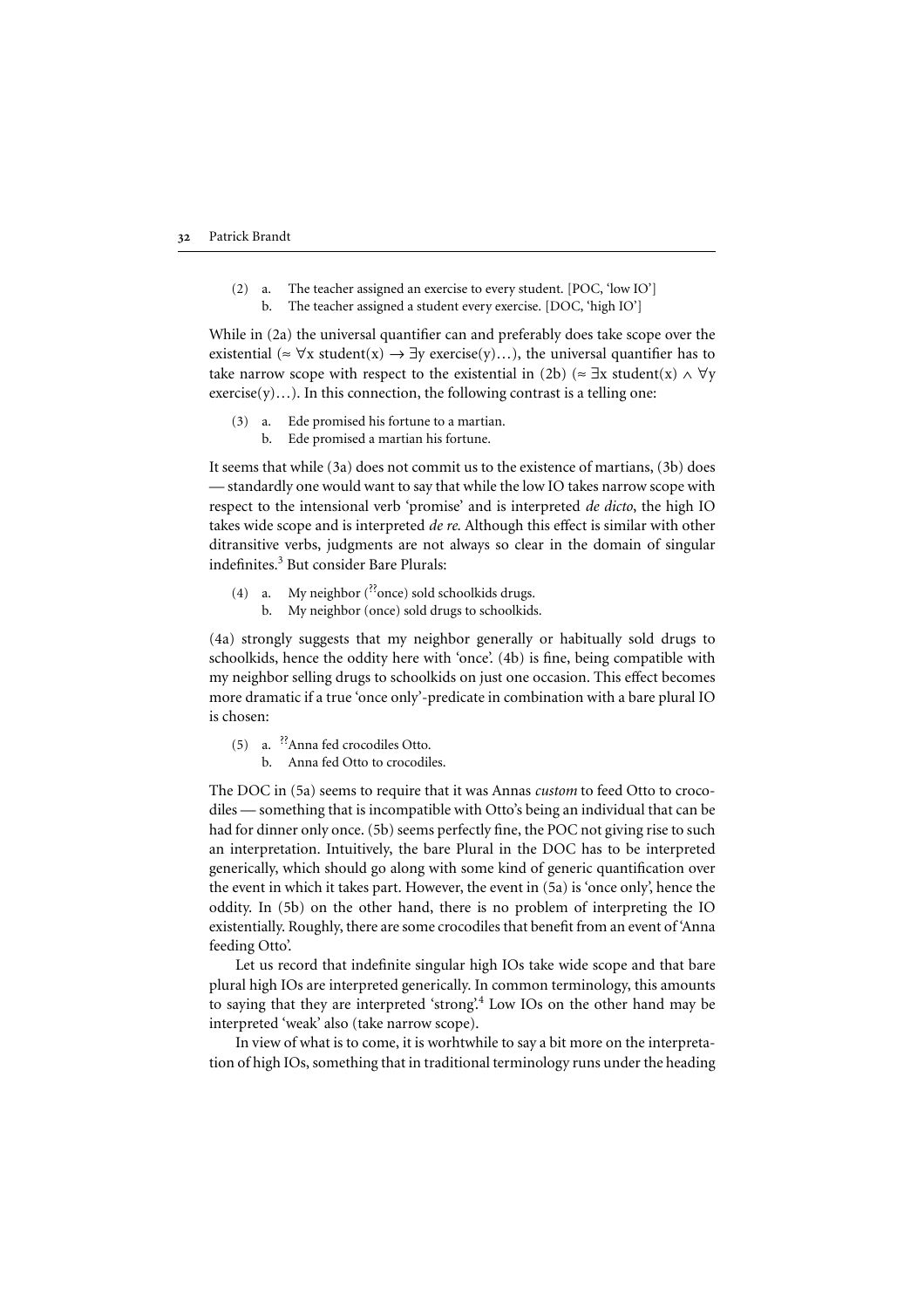of 'uniqueness'. In Russian, speakers have to make use of a particular suffix that can express 'uniqueness' in the DOC, the suffix *-to*. Using *-nibud* (which can only be interpreted with narrow scope or 'non-specifically') in the DOC gives rise to a highly marginal sentence.<sup>[5](#page-9-0)</sup>

(6) a. ... on dal kakomu-to studentu knigu. he gave some -'unique' student-DAT book. b. <sup>?</sup>\*... on dal kakomu-nibud studentu knigu. he gave some -'??' student-DAT book.

Now this is a nice fact which supports the general point here — clearly, however, 'uniqueness' in any absolute sense is too strong a notion: 'Every teacher assigned a student an exercise' does not imply that the student be the same for every teacher. I would like to suggest that the 'uniqueness' we find with high IOs is 'uniqueness qua event' really, i.e., there is at most one particular IO-referent (or set of referents) available per (causing) event that is understood to occur. In terms of scope, this means just 'having wide or identical scope' w.r.t. the event variable. That this is warranted is supported by facts like the following: If we try to force a 'one event' reading, having a strongly distributing subject and a high indefinite IO gives rise to a weird interpretation:

- (7) Ich beobachtete wie an dem Ort zu der Zeit…
	- I observed how at that place at that time
	- a. ? jeder Verliebte einer Geliebten Blumen schickte. every lover a beloved flowers sent
	- b. jeder Verliebte Blumen zu einer Geliebten schickte. every lover flowers to a beloved sent
	- c. ein Verliebter einer Geliebten Blumen schickte. a lover a beloved flowers sent

Use of the DOC in (7a) suggests that each and every lover sent flowers to one and the same beloved. (7b) is fine, distribution over beloved persons being unproblematic. Note that (7c) shows that there is nothing else wrong with the DOC in this context.

# 3. Hypothesis:  $IOs \approx ILP$  — subjects

An available distinction that could help explain the properties of high IOs is that between 'stage level' (SL) and 'individual level' (IL) predicates. As has been shown [\(Kratzer 1995](#page-12-0); [Chierchia 1995](#page-11-0)), subjects of (unergative) IL-predicates are interpret ed strong  $-$  as we just found with high IOs.<sup>[6](#page-9-0)</sup> The grammatical relevance of the distinction is clear, as is a good deal of the associated properties. Let us therefore put forward the following hypothesis:

*The high IO is the subject of an individual level predicate*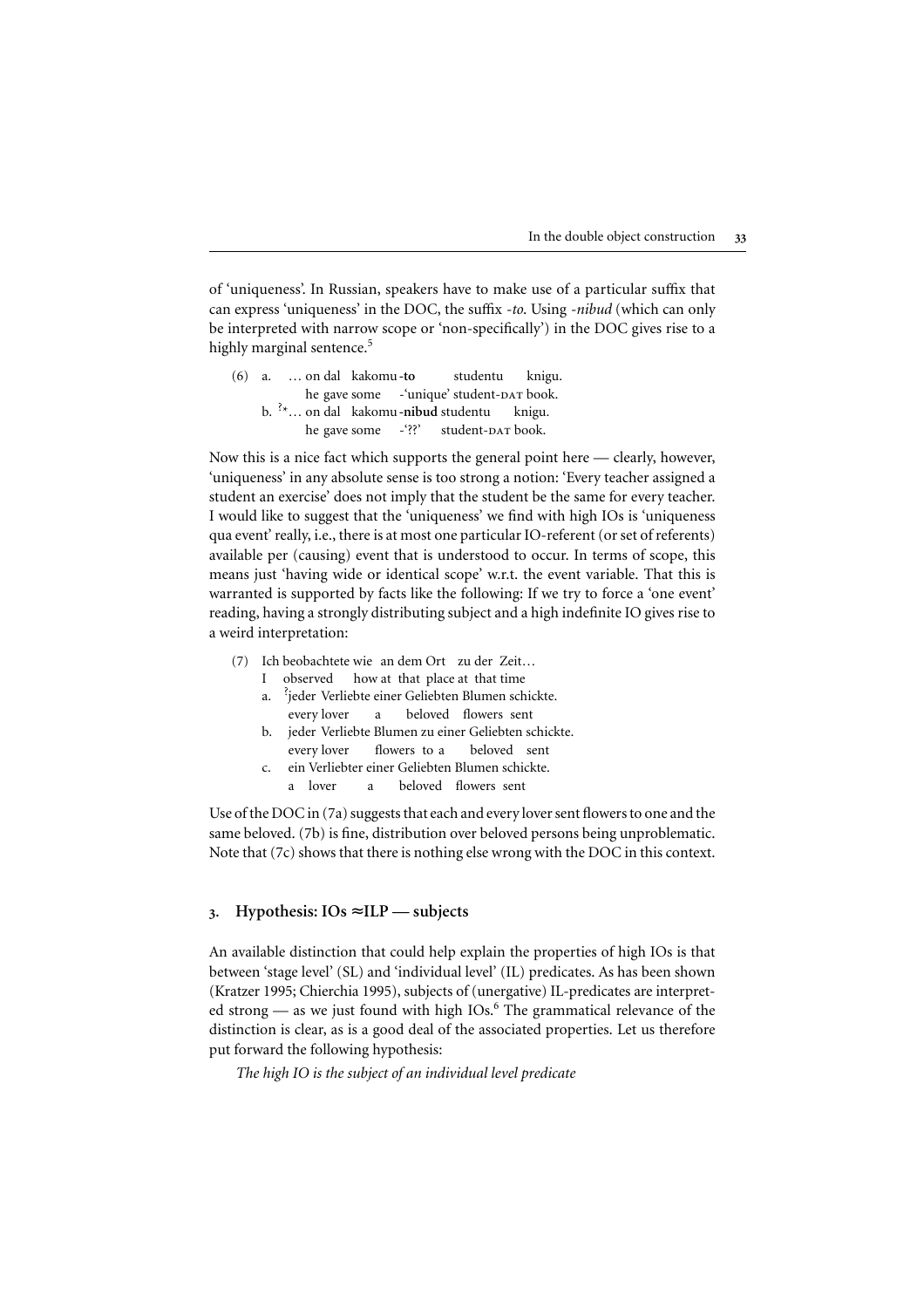Right or wrong (a tractable question), it offers a perspective on the following issues (a desideratum):

- What are the licensing conditions for IOs?
- What is the contribution IOs make to clausal meaning?

## Where is the state?

The least we would expect for the hypothesis that high IOs are ILP-subjects to go through is to see evidence that there is in fact a state present in the DOC. Selfevidently, IL-predications give rise to stative sentences (they have the subinterval property, go with durative adverbs etc.).

## 4.1 Temporal modification

Looking at patterns involving temporal modification, we see that a state is readily available in the DOC, but not in the POC:

- (8) a. I'll give you the car tomorrow.
	- b. I'll give the car to you tomorrow.
- (9) a. Otto will lend Anna his appartment while he is in Botswana.
	- b. <sup>?</sup>Otto will lend his appartment to Anna while he is in Botswana. (cf. Mc Cawley 1974)
- (10) a. The students were promising Lempel the papers (until) next week. b. <sup>??</sup>The students were promising the papers to Lempel (until) next week.

In (8a), 'tomorrow' is preferably understood as specifying the extension of 'you having the car': It functions as a durative adverbial that measures out a *state*. In (8b), 'tomorrow' rather locates the occurrence of an *event* of giving, i.e., it functions as a frame adverbial here. The same applies to the next example: (9a) means that 'Anna will have the appartment while Otto is in Botswana'. (9b) is somewhat strange since we do not expect Otto to engage in lending his appartment when he is in Botswana already. While (10a) purports to saying that 'Lempel will have the papers by next week', (10b) forces on us an interpretation that is somewhat surreal: For it to come out true, it seems the students would have to have begun promising in the past and keep promising until next week.<sup>[7](#page-9-0)</sup>

The patterns we encounter not only lend support to the hypothesis that there is in fact a state present in the DOC, they also provide a piece of evidence against a 'Small Clause' analysis of DOCs. At least with paradigm examples of what are believed to be small clauses, we find that the SC-predication cannot be indepen-dently modified temporally:<sup>[8](#page-9-0)</sup>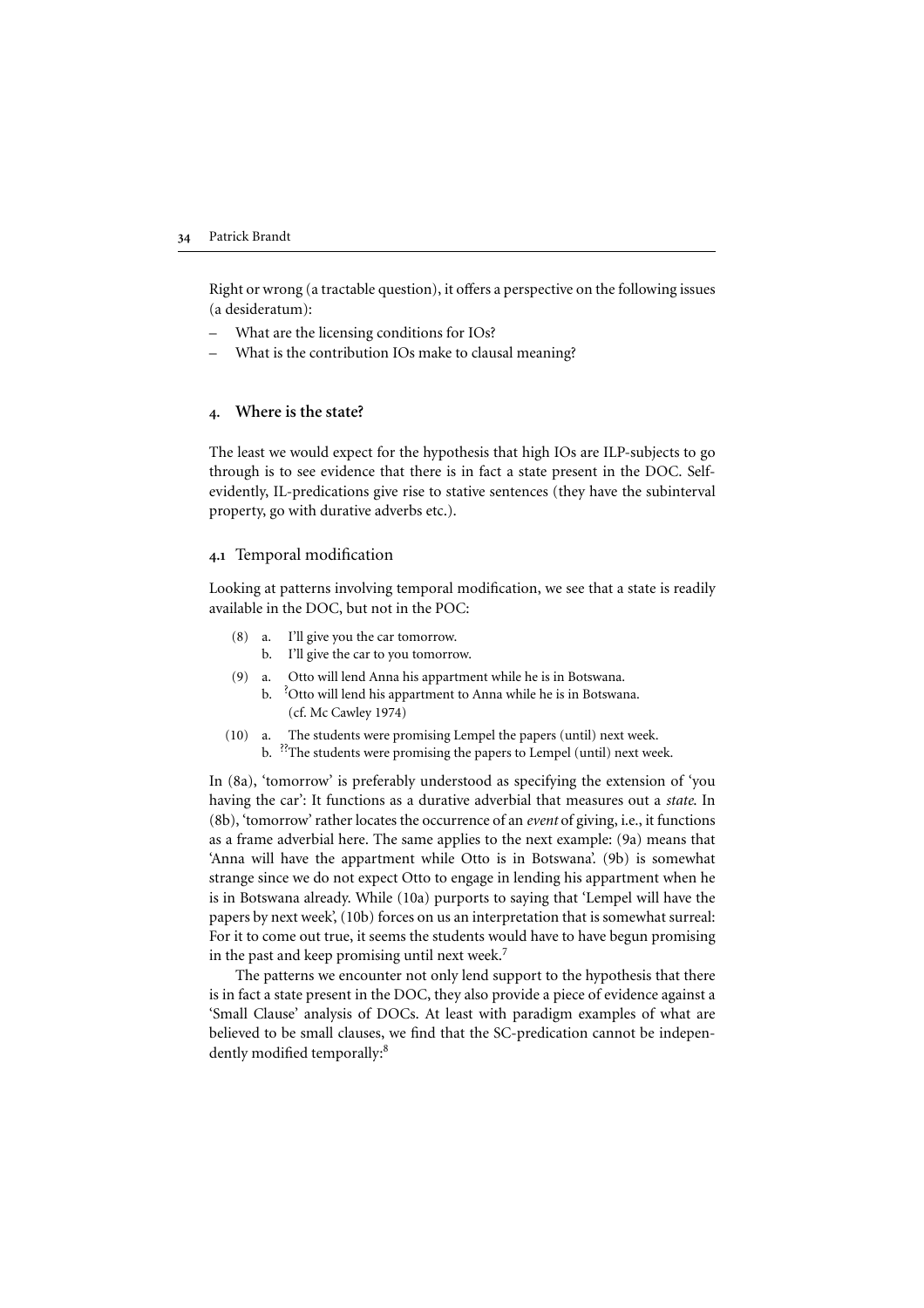- (11) a. I found Peter sick yesterday.  $\neq$  I found that [Peter was sick yesterday.]
	- b. I considered Peter the gardener yesterday.  $\neq$  I considered that [Peter was the gardener yesterday.]

## 4.2 Ellipsis

Now one might object that temporal modification cannot in principle supply sufficient evidence for claims about what is syntactically encoded or not, being itself maybe not a core syntactic phenomenon. Indeed, a look at ellipsis data initially seems to refute the idea that a state is there in syntax also. Consider the following example:

(12) The boss is offering Anna more money than Otto.

This cannot mean that 'the boss is offering Anna [more money than Otto has]', which we would expect: On the assumption that comparative ellipsis is licensed iff what is elided is 'LF identical' with an antecedent, why should a structurally present state not feed comparative ellipsis?<sup>[9](#page-10-0)</sup>

On closer inspection, it turns out that this negative conclusion is too hasty. In fact, we can compare a state in the DOC, as the following examples show:

- (13) Om mijn zoontje gerust te stellen …
	- a. zalik hem meer vla geven.
	- b. zalik meer vla aan hem geven.
- (14) a. Der Boss übergibt Anna mehr Verantwortung. the boss is-giving Anna more responsibility
	- b. Der Boss übergibt mehr Verantwortung an Anna. the boss is-giving more responsibility to Anna

(13a) has a reading that amounts to the following: 'I'll increase my son's vla-stock' ('vla' is a prominent Dutch dessert). Importantly, it is not events that are compared here (like in 13b), but states, expressing amounts of vla at the son's disposal. The same applies to (14a) and (14b): While (14a) has a reading that just says that Anna's amount of responsibility will increase, (14b) does not seem to have that reading rather, the comparison here is with alternative giving-events. Again, there is a '*state* comparison' — reading in the DOC in (14a), but only an '*event* comparison' reading in the POC in  $(14b)$ .<sup>10</sup>

If we believe in the structural nature of comparative ellipsis, then this is evidence that there is in fact a state encoded in the syntactic structure of the DOC, but not the POC. While I cannot supply a real analysis of the ellipsis data at this point, the direction such an analysis should take is clear: We know that the high IO takes wide scope. It seems plausible for independent reasons that structurally, the high IO is merged above the subject actually (cf. below). If we make the natural assumption that the licensing of the subject (here: agent) argument is closely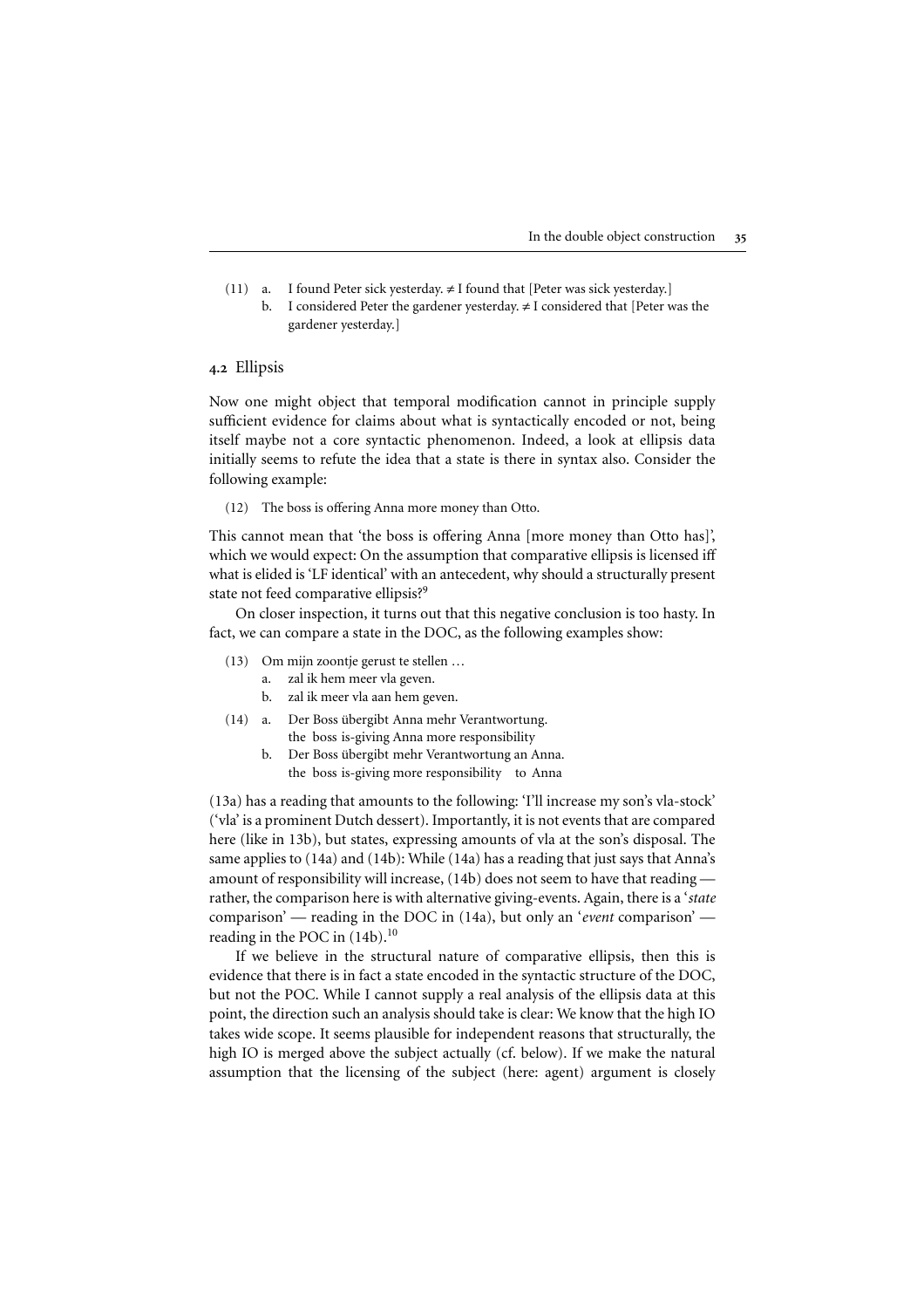connected to having a (causing) event, then it is but a small step to argue that if we abstract over the high IO to construct the appropriate LF-predicate for comparative ellipsis, we necessarily leave the event argument behind in that predicate. Now if there is something to the 'event-unique' interpretation of high IOs, then having different IO-referents will imply quantification over different events also.

Note that the mere difference between (12) and (13a), (14a) respectively is that in the latter DOCs where we get the state comparison reading, the IO is 'kept constant'. For some reason, it is possible under these circumstances to construct a predicate just consisting of the state. One could argue that abstraction is over the IO and the event argument, leaving two LF-identical states, or that identical material 'above' what is actually compared does not matter (i.e., can be ignored. Note that the 'event comparison' reading is also available in the DOC). With these indications, I'll leave this interesting issue to another occasion.

#### 5. Analysis

Having seen some evidence in favor of the idea that there is in fact a state encoded in the DOC also structurally, let's now turn to analysis. On the 'semantic' side, a proposal that is well in line with what has been said so far is that of [Szabolcsi 1994](#page-12-0) (and earlier). Szabolcsi argues that at least in Hungarian, sentences involving *have-predication are in fact presentational sentences after possessor raising. The* reason why the possessor has to raise is precisely that it is quantified and therefore has to get out of the scope of the presentational sentence. Here is an example from Szabolcsi: 36 Patrick Brandt consing a (causing) event, then it is but a small step to argue that if we<br>abstract over the high IO to construct the appropriate IF-predicate for comparative<br>ellipsies, we recessarily leave the event ar 26 Patrick Brandt<br>
26 Patrick Bradt<br>
26 construct the appropriate LT-predicate for comparative<br>
ellipsis, we necessarily leave the event argument behind in that predicate. Now it<br>
ellipsis, we necessary leave the event ar

(15) Mari-nak van -nak kalap -ja -i. [Hungarian] Mari-dat be-past -3pl hat -poss3sg-pl 'Mari had hats.'

On the syntactic side, the more elaborate analyses of dative alternation (Larson the following manner: the preposition *to* incorporates into empty *be*, giving rise to (empty) *have*. The DP complement of the preposition has to raise then to a position where it can be case-licensed.

This line of thinking has its problems, however. It is a simple, hitherto still ignored fact that in many Germanic languages (including dialects of English), the following construction is perfectly natural:

(16) Ich schickte Meier-DAT die Akten (runter) ins Büro. I sent Meier the files down into-the office.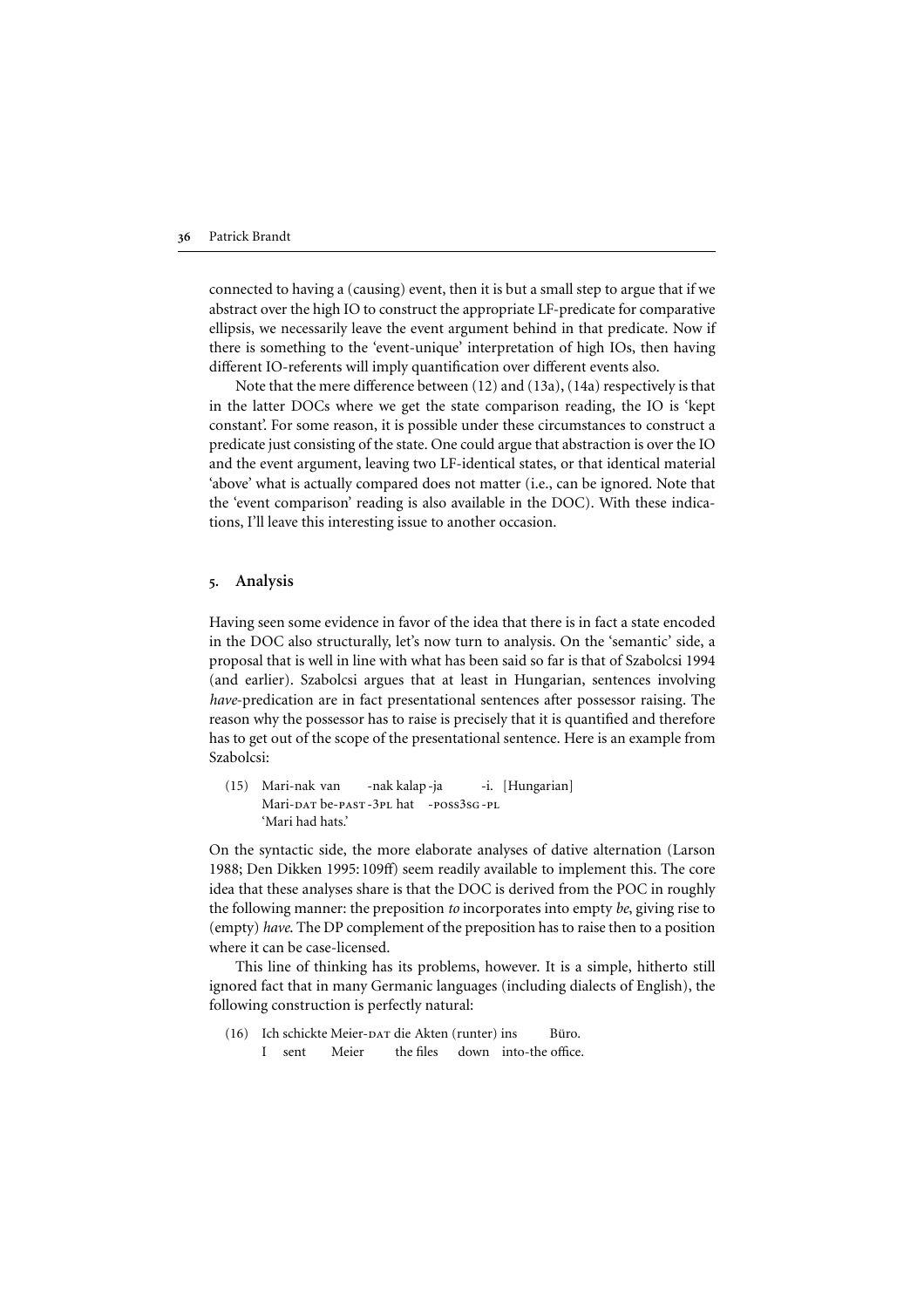As it turns out, both a 'high' and a 'low' IO may peacefully coexist in one and the same structure — quite a mystery if the high IO is derived from the low IO. Data like in (16) indeed put quite some burden on a transformation/incorporation analysis — to see this, suppose that (most in line with Szabolcsi's proposal), (16) is actually derived from

(17) I sent the files  $\lbrack$ <sub>PP</sub> to  $\lbrack$ <sub>DP</sub>  $\lbrack$ <sub>DP/D</sub> Meyer's] office.]] I sent the files  $\lbrack$ <sub>pp</sub> to the office  $\lbrack$ <sub>pp</sub> of Meyer.]]

Roughly, the high dative starts out as a possessor within the lower PP and is raised from there. While this comes close to what we understand (16) to mean, syntactically it does not seem feasible: On the view that the high IO is licensed through incorporation, serious complications relating especially to the HMC arise.<sup>[11](#page-10-0)</sup>

Given this and what has been discussed earlier on, a view like the following suggests itself: The high IO is not an argument that is projected by the base verb, nor is it licensed in any direct way by other (possibly empty) lexical material. Rather, DOCs comprise an extra predication 'qua construction' (where as far as I can see, 'construction' can be taken to correspond to the functionallayer above V in minimalist terms). $12$ 

Before we put forward a proposal concerning representation, however, let's recapitulate and get back for a moment to the hypothesis that the high IO is the subject of an ILP. For this to be viable, something that counts as an ILP has to be around to be predicated of the high IO (and the high IO should also c-command this ILP under standard assumptions).

[Chierchia 1995](#page-11-0) and [McNally 1998](#page-12-0) argue that the crucial identification criterion for individual-level predication is its 'location independence'. If a subject is ascribed a property by an ILP, it will ceteris paribus keep that property, no matter whether the subject's referent changes (spatiotemporal) location.<sup>13</sup> Intuitively, this takes care immediately of one paradigm case of DOCs, namely predicates encoding transfer:

(18) Otto {gave, sold, borrowed, handed} Anna the keys in the bar yesterday.

Unless we are explicitly informed otherwise, we understand that the keys are still with Anna — quite independent of the fact that it is not yesterday anymore and independent of whether she is still in that bar or not. The same is true more generally of any event happening in somebody's interest, that is, in constructions expressing benefactives in the widest sense. What seems crucial is that the event be 'perfected': For an event to have happened, it has to have come to its end to begin with. Consider the following examples, the second of which crucially is ok in English, even though English is held not to feature 'free datives': $14$ 

- (19) a. Otto sang (a song).
	- b. Otto sang me a song.
	- c. ??Otto sang me songs.
	- d. \*Otto sang me.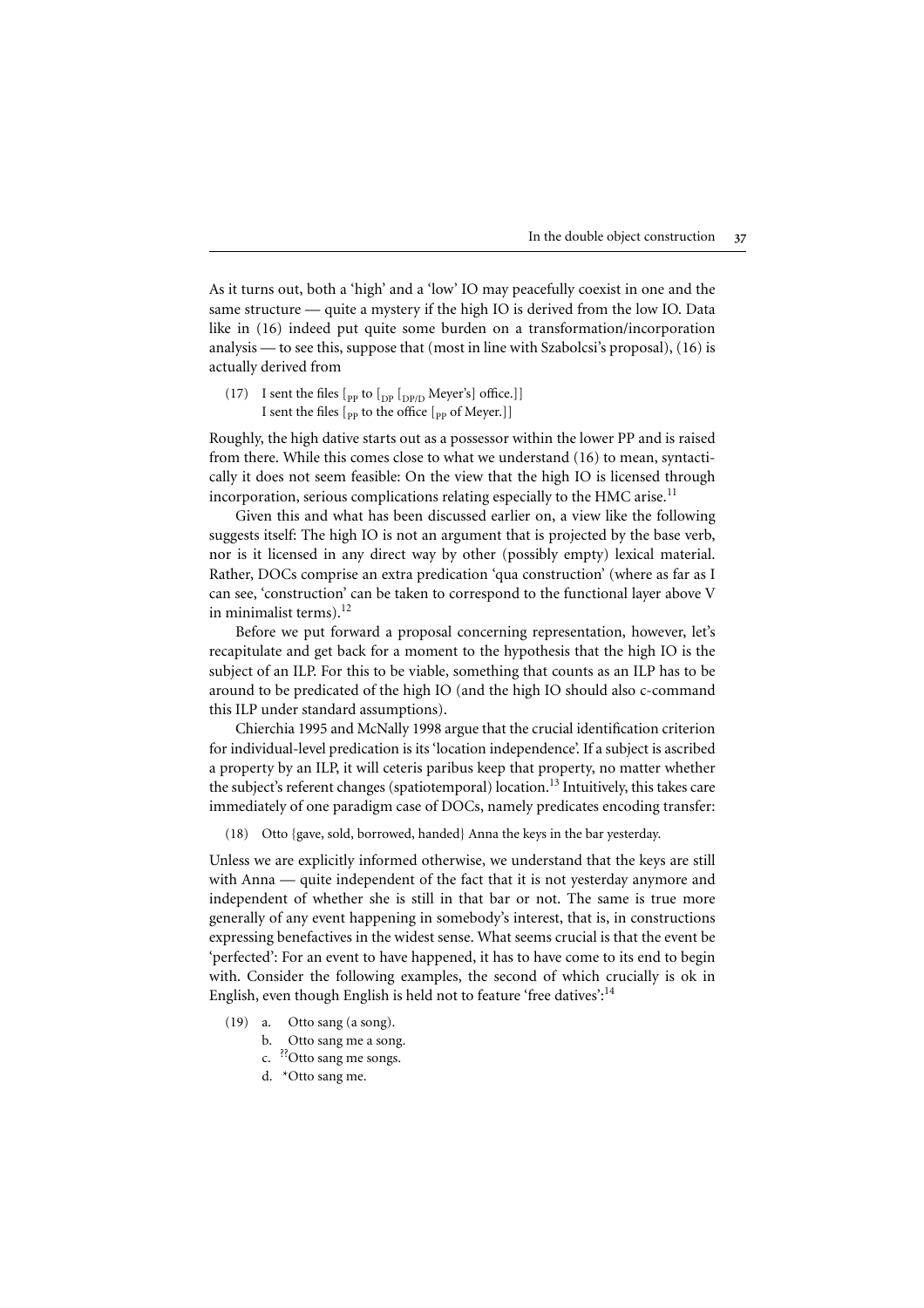Roughly, if something happens in somebody's interest (or the like), it will — in fact forever — have happened in the interest (or the like) of that somebody, no matter where he/she goes. Somewhat poetically: The singing of that song in (19b) is 'with me', no matter when, where or what. (19c) and (19d) are no good since the singing event there is not 'delimited' and therefore cannot be 'perfected'.[15](#page-10-0)

For representation, I adopt a proposal from [Kratzer 1994.](#page-12-0) I submit that the extra predication we find in DOCs is of a particular basic nature, namely that of a presentational sentence. For these, Kratzer argues that they comprise a raising copula and a clitic corresponding to German 'da', where 'da' denotes a spatiotemporal location. Semantically, in a presentational sentence a situation is predicated of that spatiotemporal location. Kratzer gives the following translation for the raising copula (applied to the clitic already):

 $be_{\text{raising cliffic}} = \lambda s \text{ location (there, s)}$ 

We do in fact find the spatiotemporal pronoun 'da' in DOCs in German also. Crucially, the high IO has to appear to its left:

- (20) a. Ich schickte Anna da ein Paket hin.
	- b. Ich schickte Anna ein Paket da hin.
	- c. \*Ich schickte da Anna ein Paket hin. 'I sent Anna a parcel there to.'

Simplifying somewhat, 'da' marks the shed between restriction ( $\approx$  subject) and scope ( $\approx$  predicate) of a presentational sentence. I suggest that it does just the same in DOCs, only nothing is forced to appear to its left (like an expletive in a matrix sentence), since we're dealing with an embedded predication (so SVO is not forced). However, the high IO — if there is one — has to appear to the left of 'da' since it is strong and therefore must not appear in the scope of the presentational predication. Basically, this is just Szabolcsi's story from above[.16](#page-10-0) Taking Kratzer's perspective, what the high IO really does is restrict the spatiotemporal location that is the subject of the presentational sentence, where the predicate is a situation.

At this stage, I will put all the representational burden on small v and leave the question whether it should be 'split' into e.g. a seperate Aspect Phrase and/or Tense Phrase to the future. For space reasons, I only put down here the step where small v combines with the VP for a simplified example derivation, modelled on [Kratzer's](#page-12-0) [1994](#page-12-0) proposals:

- 1.  $VP = send Anna (to) home = \lambda e [sending(e) & theme(anna, e) & to home(e) &$  $f$ -target(e) = at home(anna)]
- 2.  $v = \lambda P \lambda y \lambda z \lambda s \exists e [P(e) \& s = f\text{-target}(e) \& agent(y, e) \& location(z, s)]$
- 3.  $vP = \lambda y \lambda z \lambda s \exists e$  [sending(e) & s = f-target(e) = at home(anna) & theme(anna, e) & to home(e) & agent(y, e) & location(z, s)] (ede) (otto)

=  $\lambda$ s  $\exists$ e [sending(e) & s = f-target(e) = at home(anna) & to home(e) & theme(anna, e) & agent(ede, e) & location(otto, s)]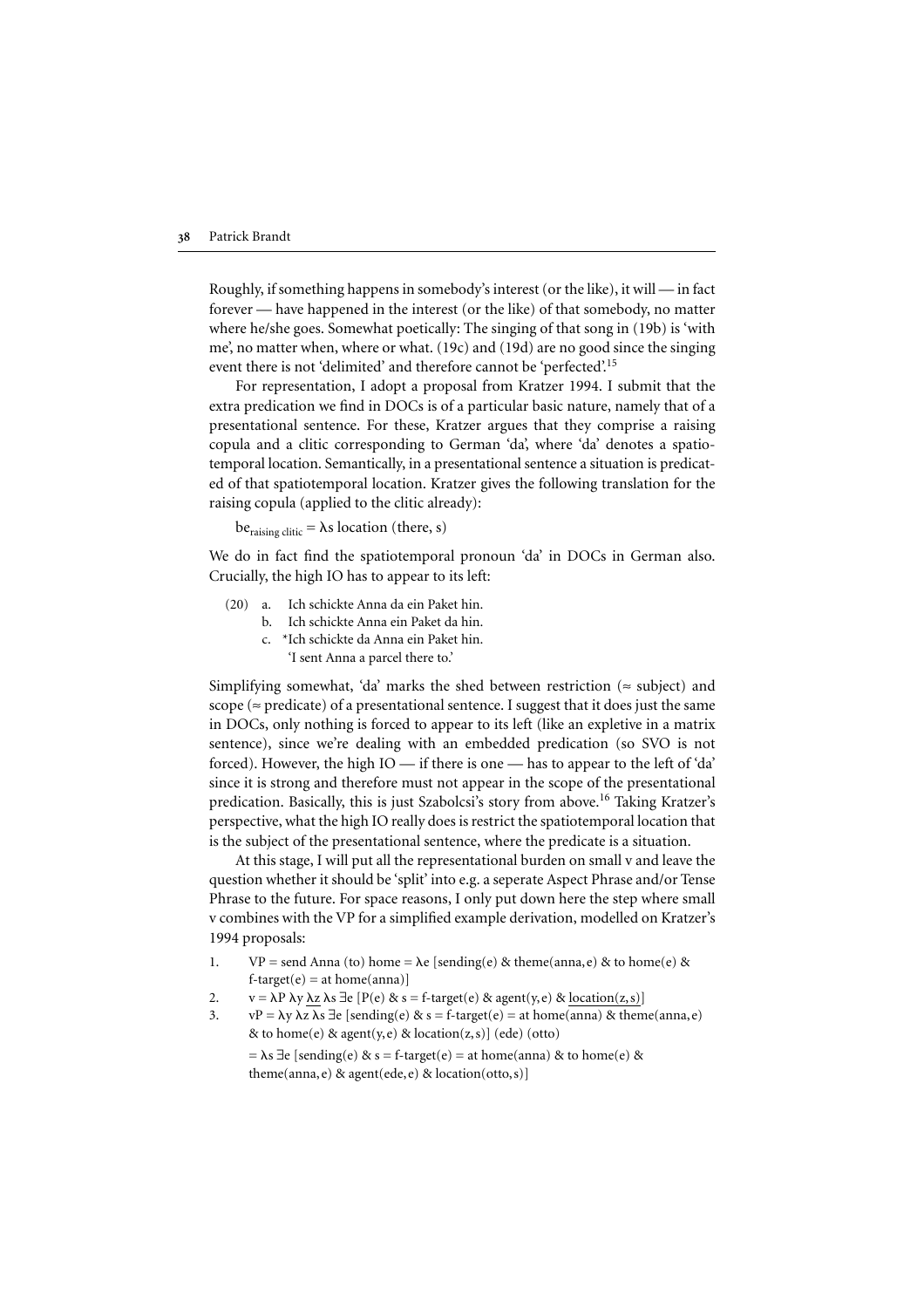<span id="page-8-0"></span>Some comments are in order: Kratzer's raising be is part (underlined) of the semantics of v. Moreover, v contains Kratzer's 'Perfect' operator which existentially binds the event variable and identifies with its target state a state variable that it introduces.<sup>17</sup> Apart from an agent argument, v also introduces a spatiotemporal location predicated that target state. This 'Location' argument is saturated (more properly: restricted) by the high IO. The VP and v can combine then via functional composition to yield vP.

In the format of Chomsky (1998), the relevant part of the syntactic tree looks as follows:



All the high IO does formally is check the EPP feature of  $v$  — since this is the cheapest operation available at that stage in the derivation, the high IO will be merged directly from the numeration into the outer specifier of v, just like an expletive in matrix presentational sentences. The subject on this representation is in fact lower than the high IO. Case assignment is not a problem: Since the high IO's case is not structural (cf. Steinbach and Vogel 1998), it will not count as a closer

#### **Notes**

\* I would like to thank Olga Borik, Oystein Nilsen and an anonymous reviewer for valuable

1. Basilico (1998) argues that high IOs are subjects of categorical judgments (where a categorical evidence from anaphora, (focussing) adverbs, accenting etc., [Brandt \(1999\)](#page-11-0) argues that high IOs are generally topic expressions.

2. The terminology 'low IO' and 'high IO' respectively will become clear below.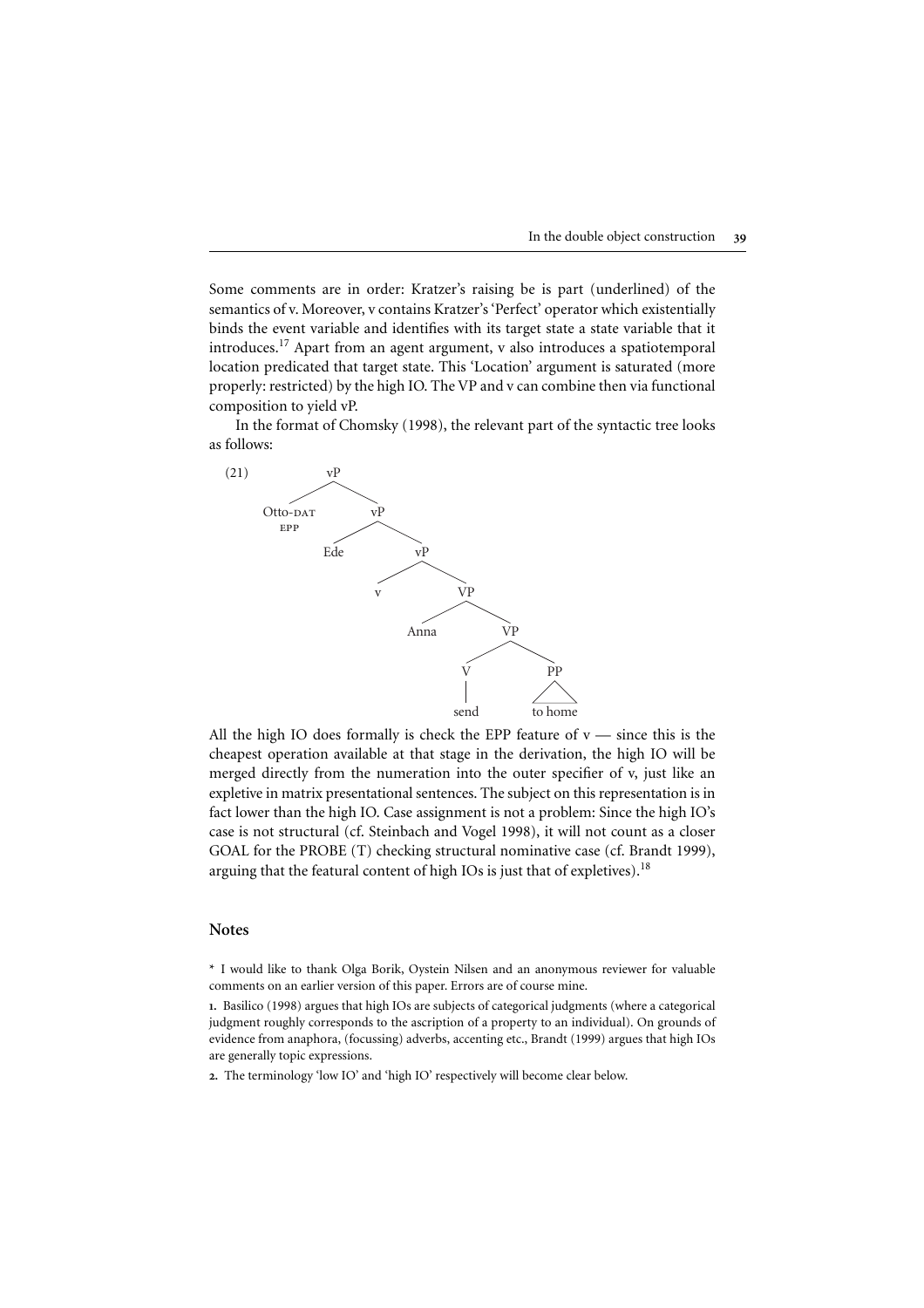<span id="page-9-0"></span>3. The distinction to be made here is that between 'specificity' (taking wide scope) and 'referentiality' (presupposing existence). One would probably want to argue that with those verbs where the high IO is not clearly interpreted referentially (as with e.g. 'send' or 'wire'), a relation of *intentionality* or the like between the *agent* and the *recipient* holds (cf. [Dowty 1979:192\)](#page-11-0), giving rise to opacity on the latter. With verbs like 'promise', 'offer', 'give', 'hand' or 'throw', this is quite clearly not the case. Cf. e.g.

- (i) a. Desperately, Myers throws *a long pass to someone in defense* … but everybody is attacking actually.
	- b. Desperately, Myers throws *someone in defense a long pass* … ??but everybody is attacking actually.

As (b) shows, with 'throw' it is odd to deny the existence of an individual that has been made reference to by a high IO — this is straightforwardly explained if we say that what we are producing in (b) is a violation of an existence presupposition.

4. 'Strength' as understood here comes closest to the notion of 'specificity' as used in Discourse Representation Theory: Being interpreted strong on this view amounts to being quantified (bound by an antecedent) outside the immediate clause in which the expression in question appears (or seems to appear).

5. In what corrsponds to the POC in Russian with respect to the pertinent c-command relations (cf. [Larson 1988:336ff](#page-12-0)), use of either suffix is fine: *on dal knigu kakomu {-to, -nibud} studentu*.

6. Note that being the subject of an ILP and being the subject of a predicate encoding 'possession' is not equated here. For one thing, clearly ILPs do not have to express 'possession' or the like in a narrow sense. For another, it is not clear that 'possession' is always 'individual level', as the 'existential sentence' test shows. 'Inalienable Possession' is clearly out in this environment, while this is less so for 'alienable possession' (due here presumably to the locative PP):

(i) a. \*Es hat ein Mann zwei Beine. there has a man two legs b.  $E_s$ hat ein Mann einen Hut auf dem Kopf. there has a man a hat on his head.

7. That there are in fact two 'anchors' for temporalmodifiers in the DOC but not in the POC shows nicely in a 'Timezone argument' suggested to me by David Pesetsky. Imagine that A is in N.Y. where it is Wednesday, and B is in Moscow where it is Thursday already. Now A faxes B a letter. B says later:

- (i) a. A faxed me a letter on Wednesday.
	- b. A faxed me a letter on Thursday.
	- c. A faxed a letter to me on Wednesday. but not: <sup>??</sup>A faxed a letter to me on Thursday.

It seems that B can make reference to the 'sending' as well as to the 'receiving' end in the DOC, while there is no such 'receiving' end accessible in the POC.

8. It should be noted that there is anything but agreement what a Small Clause should really be. Historically, however, a core idea has been that Small Clauses are bare subject–predicate constructions lacking Tense. An anonymous reviewer points out that with adverbs like 'still' and 'again', it does indeed look as if what is generally regarded a Small Clause had a temporal dimension to it. I merely note that these adverbs are strongly presuppositional, suggesting that the effect belongs to a different domain.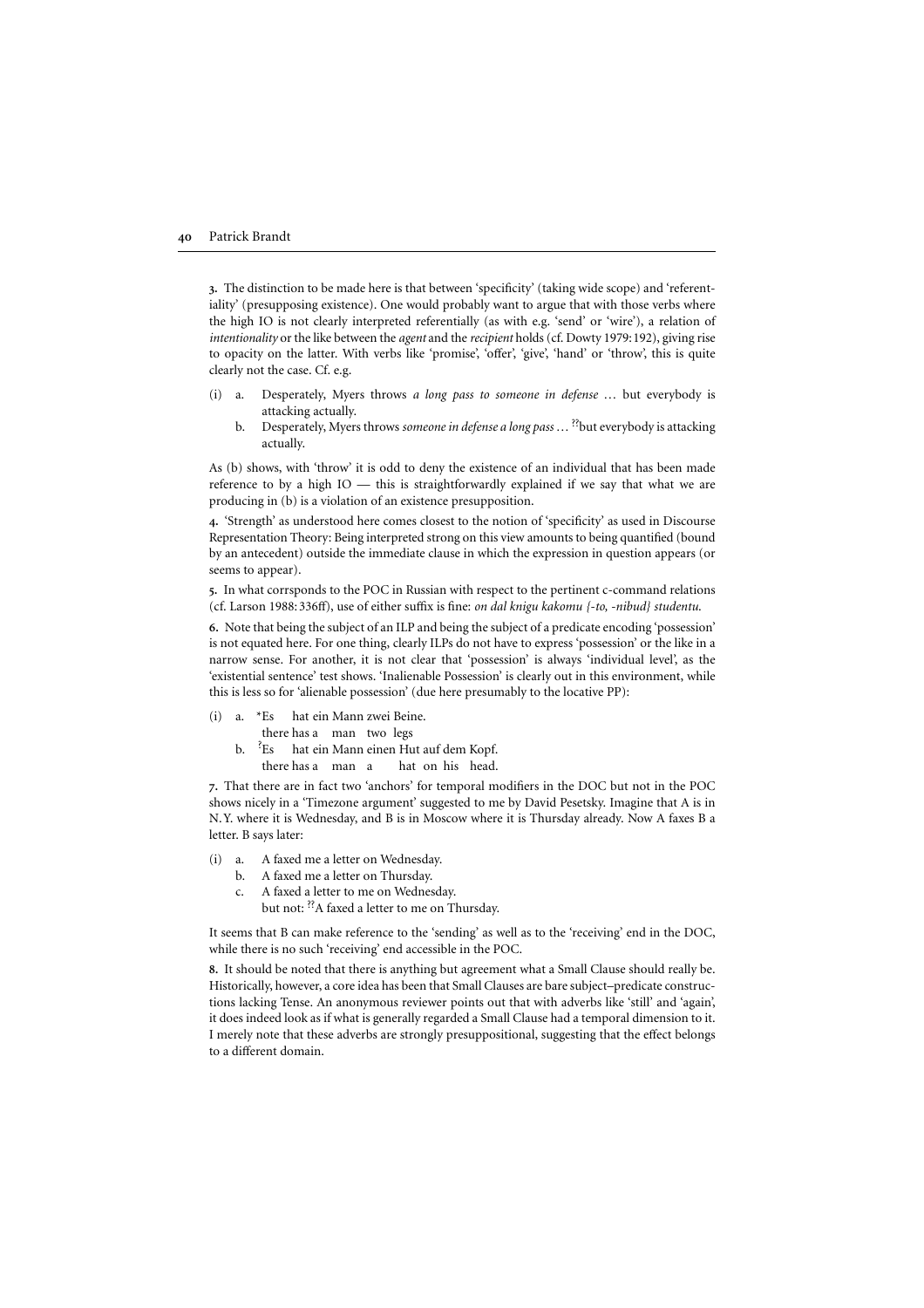<span id="page-10-0"></span>9. An example where something 'smaller' than lexical V is subject to comparative ellipsis is the following:

(i) I want more toys than Otto.

Quite clearly, this can mean that 'I want more toys than Otto has' (the *narrow scope* reading as opposed to the *wide scope* reading 'I want more toys than Otto wants')

10. To get the intuition, it may be useful to consider the following little context:

- (i) Otto was holding three balls (which he picked up himself). Even so,
	- a. Anna threw him more.
	- b. <sup>??</sup>Anna threw more to him.

The first sentence tells us that Otto is in a state of holding three balls. We may go on then with (a): Basically, we pick up the state and compare it with the result state of Anna's throwing, which will be that Otto has more than three balls. (b) is not a good continuation — we look for a ballthrowing event to compare Anna's throwing to, but such an event is not contextually given. In other words, If we use a comparative DOC, an antecedent *state* may do. If we use a comparative POC, we need an antecedent *event*.

11. The widely accepted HMC (Head Movement Constraint) of [Travis \(1984\)](#page-12-0) says that head movement is strictly local, i.e., it always has to target the next c-commanding head position up. The incorporating head licensing the high IO would however have to skip the preposition as well as the particle, that is, violate the HMC more than once. More independently of theory, one may often wonder what it is that incorporates on the incorporation line of thinking: In several languages featuring 'dative alternation' (e.g. Russian, Bantu, Finnish), the phenomenon does not involve prepositions at all. Finally, we would expect high IOs to be able to 'reconstruct' if they were generated in the vicinity of low IOs and receive a weak interpretation, which is just what I have argued against above.

12. That DOCs carry 'specialmeaning' one would feelhard pressed to attribute to the verb is particularly evident in constructions like the following, which are syntactically just like DOCs in all relevant respects, but do not comprise 'ditransitive' verbs:

| (i) |                              |  |  |                                    |       | a. Otto haut Ede einen Nagel * (in die Wand). |
|-----|------------------------------|--|--|------------------------------------|-------|-----------------------------------------------|
|     |                              |  |  | Otto hits Ede a nail into the wall |       |                                               |
|     | Otto sang Anna ein Lied (ins |  |  |                                    | Ohr). |                                               |

- Otto sang Anna a song into-the ear
- 13. See again note 6 on 'possession'.

14. I would argue for English that the case-licensing of high IOs here is a matter of PF, along the lines of [Neeleman and Reinhart \(1998\).](#page-12-0)

15. Note that this condition of 'perfectivity' much more generally holds for datives. We find it with (unaccusative) 'experiencers' for example (where I make the standard assumption that the PP 'die Treppe herunter' delimits the falling-event):

(i) Die Vase fiel mir-DAT \*(die Treppe herunter). the vase fell me \*(the stairs down

16. It seems to me though that the DO may be definite and just as well appear to the right of 'da' (but one may want to look at corpora). A way out, I think, would be to argue that the DO, as well as e.g. the PIO, are really absorbed into the predicate which corresponds to a complex event description (cf. [McNally 1998:302](#page-12-0)). The high IO is not part of the predicate but really its subject.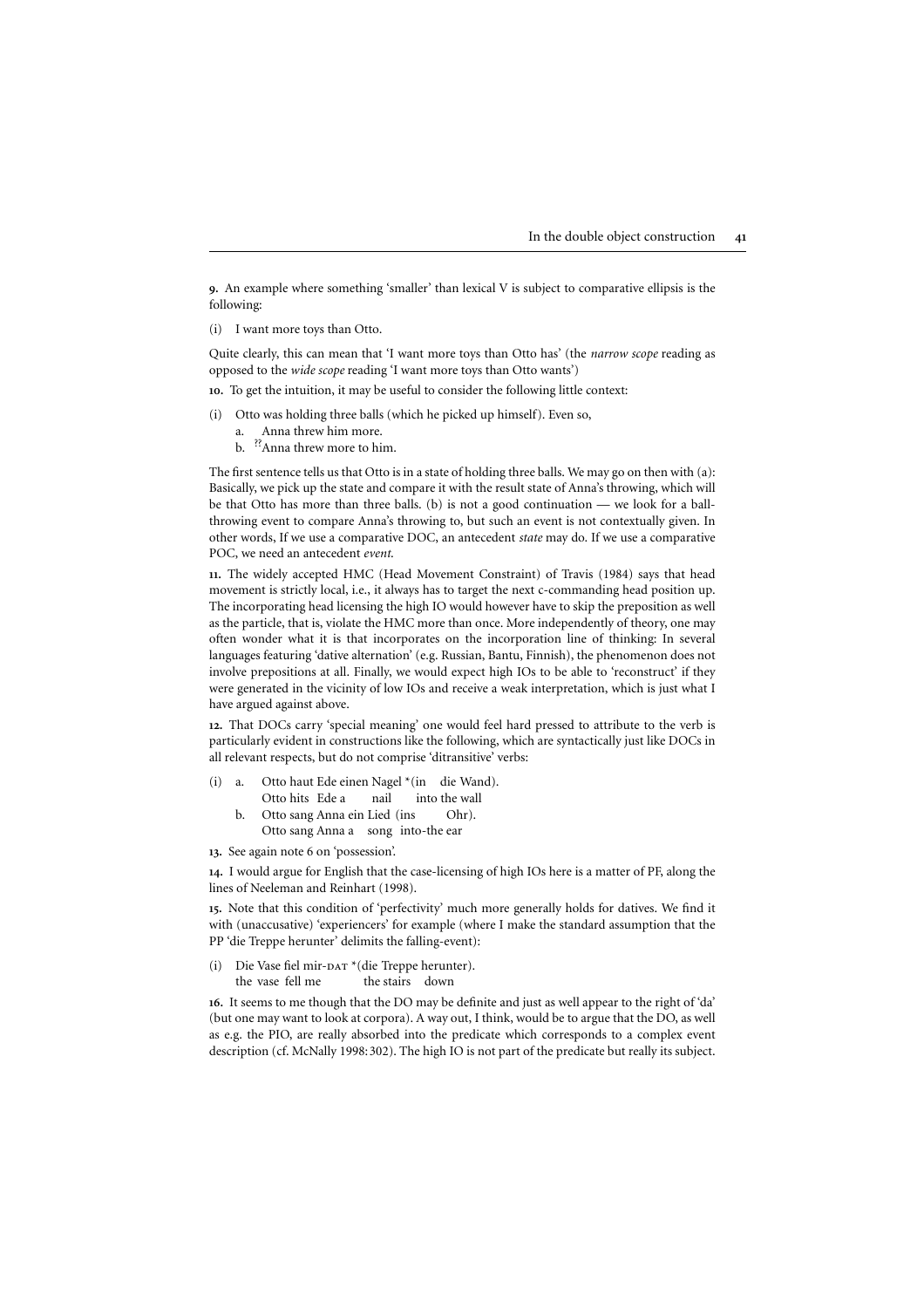<span id="page-11-0"></span>Cf. Marantz (1993) for arguments that the high IO is 'outside' an event it stands in a predicational relationship to.

17. The function 'f-target' maps an event onto its expected/intended result state. As noted above, this state may just consist of the 'causing event' itself having occurred. It could prove necessary to let count something else as the 'perfected' event, for example a subevent or a consequent event of the 'causing' event. I have to leave discussion of the complications arising to another occasion (but cf. Kratzer 1994: Ch.2, pp. 32ff for directions). 22 P[a](#page-12-0)trick Brandt<br>
Cf. Marantz (1993) for arguments that the high IO is 'outside' an event it stands in a predicational<br>
relationship to.<br>
17. The function 'f-target' maps an event onto its expected/intended result state.

18. Witness also presentational experiencer sentences in German, where the order IO>SU is the unmarked one, cf. Steinbach and Vogel(1998). As far as standard tests for relative base positions externalargument and high IO in either direction. That the high IO may in fact be base generated above the subject is suggested by data like the following, which I shortly comment on: **42** Patrick Brandt<br>
Cf. Marantz (1993) for arguments that the high IO is 'o<br>
relationship to.<br>
17. The function "F-target" maps an event onto its experies<br>
this state may just consist of the 'causing event' itself he<br>
le 22 Patrick Brandt<br>
Cf. Manatt (1993) for arguments that the high IO is 'outside' an event is standaring reduction<br>
reductions of the chicago Press, the function "Language and the Chicago Press, the Count something clas as **22** Patrick Brandt CI993) for arguments that the high IO is 'outside' an every chat the relationship to.<br>
17. The function "[clarget maps are seen touto its expected/intended this state may just consist of the Causing ev 22 Patrick Bramdt (1993) for arguments that the high 1O is 'outside' an event it stands in a predictational relationship to . The function "Franget" maps an event onto its expected/interacted result state. As anoted above **42** Particle Brandt CO92) for argumenta that the high IO is 'ouside' an event it stands in a predication<br>of the function of the function of the function of the function of the function of the function of the function of

(i) Die Maenner-NOM<sub>i</sub> haben den Frauen-DAT alle-NOM<sub>i</sub> einen Drink angeboten. the men have the women all a drink offered

On the assumption that quantifier stranding is extraction out of the quantified phrase, the subject here seems to have been base generated lower then the IO.

(ii) ... weil dem Martin-DAT; seine Eltern-NOM; ein Auto versprochen haben. because the Martin his parents a car promised have

On the assumption that we are dealing with A-binding, the IO c-commands the SU from an argument position here.

(iii) ... weil seine Eltern-NOM<sub>i</sub> jedem Kind-DAT<sub>i</sub> Liebe schulden. because its parents every child love owe

Like (ii), only binding from the IO into the SU is possible even though the surface c-command relations are  $SU > IO$  — suggesting that the IO has to c-command SU at some relevant level (where both IO and SU are in argument positions).

#### References

- Basilico, D. (1998), 'Object position and predication forms', *Natural Language and Linguistic Theory* 16,541–595.
- Brandt, P. (1999), 'Scope, topichood and double objects'. In A.Todariscu, ed., 'Proceedings of the
- Chierchia, G. (1995), Individual-level predicates as inherent generics. In: G.N. Carlson and F. J. pp.176–223.
- Chomsky, N. (1998), 'Minimalist inquiries: The framework', *MITWPL*.
- 
- *Generative Semantics and in Montague's PTQ*, Vol.7 of *Synthese Language Library*, Reidel, Dordrecht.
- Dowty, D. (1991), 'Thematic proto-roles and argument selection', Language 67,547–619.

Freeze, R. (1992), 'Existentials and other locatives', *Language* 68,553–595.